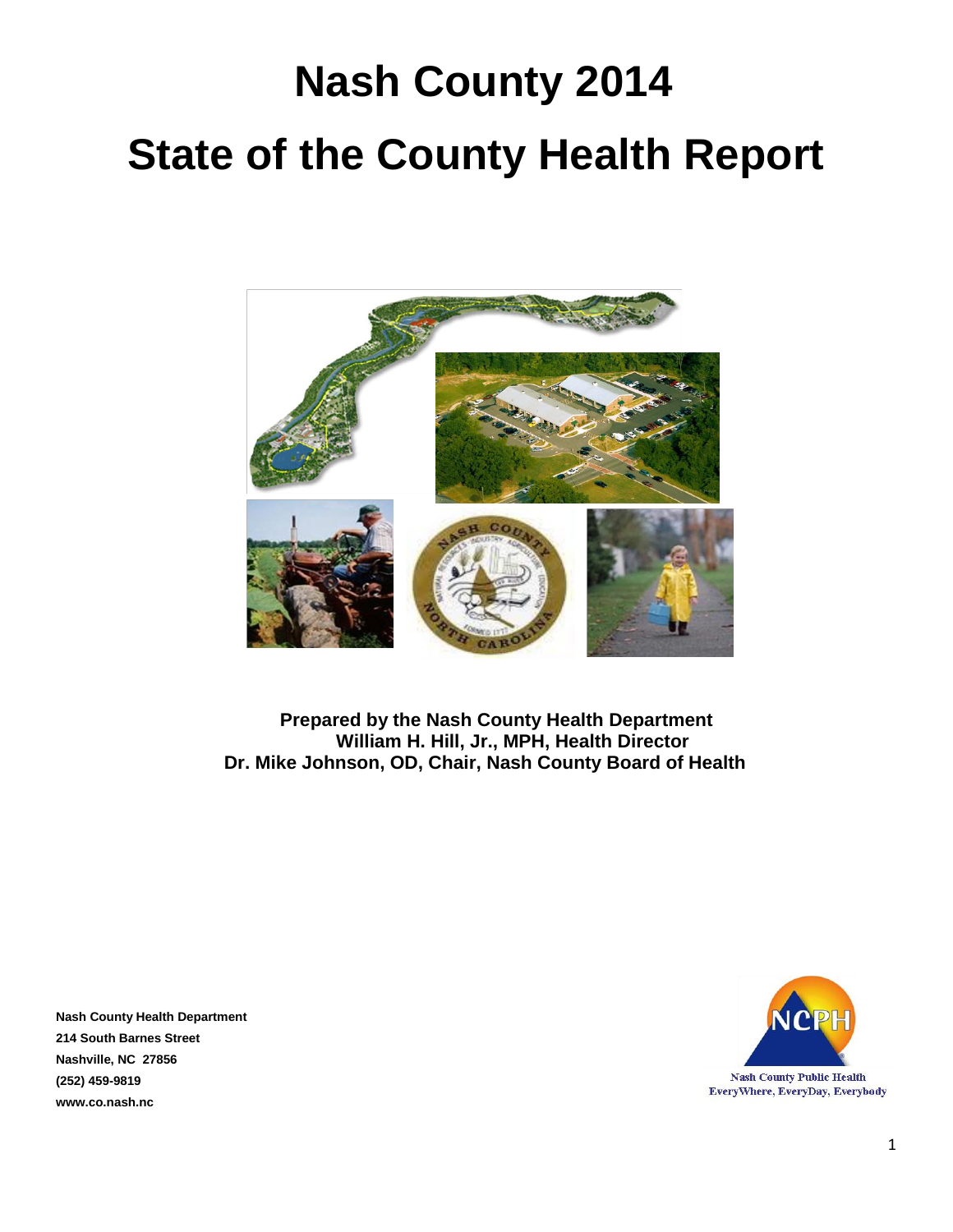# **History of Nash County, NC**

Nash County is located in the northeast section of the state, approximately 45 miles east of Raleigh from the county seat. The county encompasses a total of 542.71 square miles in area (land and water) with 540.33 square miles in land area bounded by Edgecombe, Wilson, Johnston, Franklin, Wake, and Halifax counties.Most of the county is rural in population with the exception of the City of Rocky Mount, which straddles Nash and Edgecombe counties. The county has eleven municipalities within five quadrants that include: (1) County Seat (Nashville); (2) Eastern Area (Rocky Mount and Sharpsburg); (3) Northern Area (Dortches, Castalia, Red Oak and Whitakers); (4) Southern Area (Middlesex and Bailey); and (5) Western Area (Momeyer and Spring Hope). Since 2000, there



has been an increase in population growth in rural areas due to housing development.

| <b>People Quick Facts</b>                                           | <b>Nash County</b> | <b>North Carolina</b> |
|---------------------------------------------------------------------|--------------------|-----------------------|
| Population, 2013 estimate                                           | 95, 093            | 9,848,060             |
| White alone, percent, 2013 (a)                                      | 57.3%              | 71.7%                 |
| Black or African American alone, percent, 2013 (a)                  | 39.0%              | 22.0%                 |
| American Indian and Alaska Native alone, percent, 2013 (a)          | 0.9%               | 1.6%                  |
| Asian alone, percent, 2013 (a)                                      | 1.0%               | 2.6%                  |
| Native Hawaiian and Other Pacific Islander alone, percent, 2013 (a) | $Z^*$              | 0.1%                  |
| Two or More Races, percent, 2013                                    | 1.8%               | 2.0%                  |
| Hispanic or Latino, percent, 2013 (b)                               | 6.6%               | 8.9%                  |
| Language other than English spoken at home, pct age 5+, 2009-2013   | 6.9%               | 10.9%                 |
| Median household income 2009-2013                                   | \$43,084           | \$46,334              |
| Persons below poverty level, percent, 2009-2013                     | 17.0%              | 17.5%                 |

## **Demographics of Nash County**

\*Z: Value greater than zero but less than half unit of measure shown

*Source: US Census Bureau State and County Quick Facts, December 2014*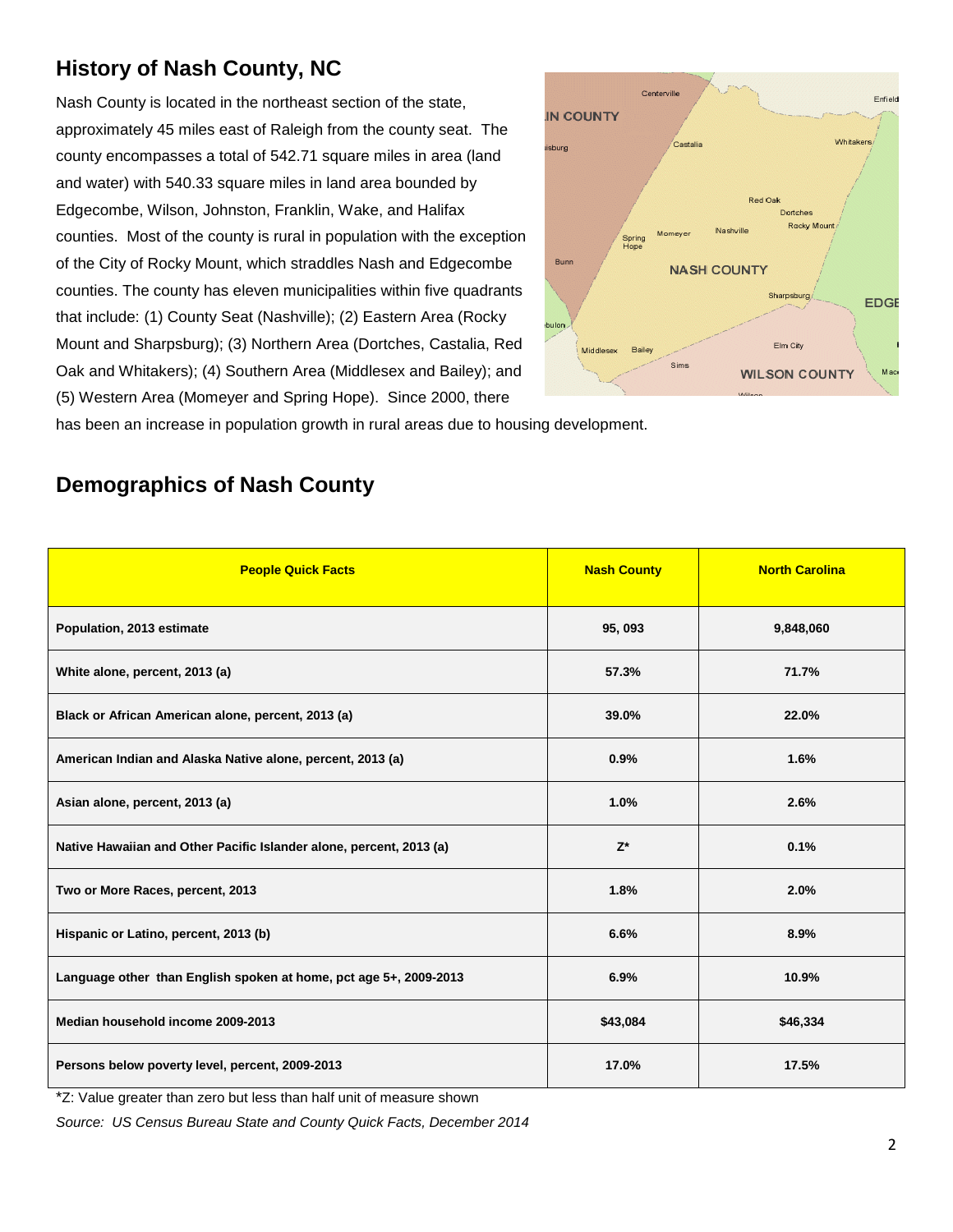



|                       | <b>Colon/Rectum</b> | Lung/Bronchus   Female Breast |       | <b>Prostate</b> | <b>All Cancers</b> |
|-----------------------|---------------------|-------------------------------|-------|-----------------|--------------------|
| <b>Nash</b>           | 42.6                | 73.9                          | 163.2 | 123.2           | 469.7              |
| <b>North Carolina</b> | 39.8                | 71.9                          | 157.0 | 139.4           | 488.9              |
| $\sim$<br>$\cdots$    |                     |                               |       |                 |                    |

*Source: NC Cancer Registry, 1/2015*

The colon/rectum, lung/bronchus and female breast cancer incidence rates for Nash County for 2008-2012 slightly exceed the state rates. However, the prostate cancer incidence rates for Nash County is lower than the state rates from 2008- 2012. The Nash County all cancers incidence rate for 2008-2012 has decreased in comparison to the 2003-2007 Nash County all cancer-incidence rate of 491.9 per 100,000.





|                       | <b>Colon/Rectum</b> | Lung/Bronchus   Female Breast |      | <b>Prostate</b> | <b>All Cancers</b> |
|-----------------------|---------------------|-------------------------------|------|-----------------|--------------------|
| Nash                  | 18.7                | 55.6                          | 26.0 | 22.6            | 184.3              |
| <b>North Carolina</b> | 14.8                | 53.2                          | 22.3 | 23.4            | 176.5              |

*Source: NC Cancer Registry, 1/2014*

Like the morbidity rate, the colon/rectum, lung/bronchus and female breast cancer mortality rates for Nash County from 2008-2012 slightly exceed the state rates. However, the prostate cancer incidence rates for Nash County is lower than the state rates from 2008-2012. The Nash County all cancers mortality rate for 2008-2012 has decreased in comparison to the 2003-2007 Nash County Cancer-incidence rate of 200.1 per 100,000.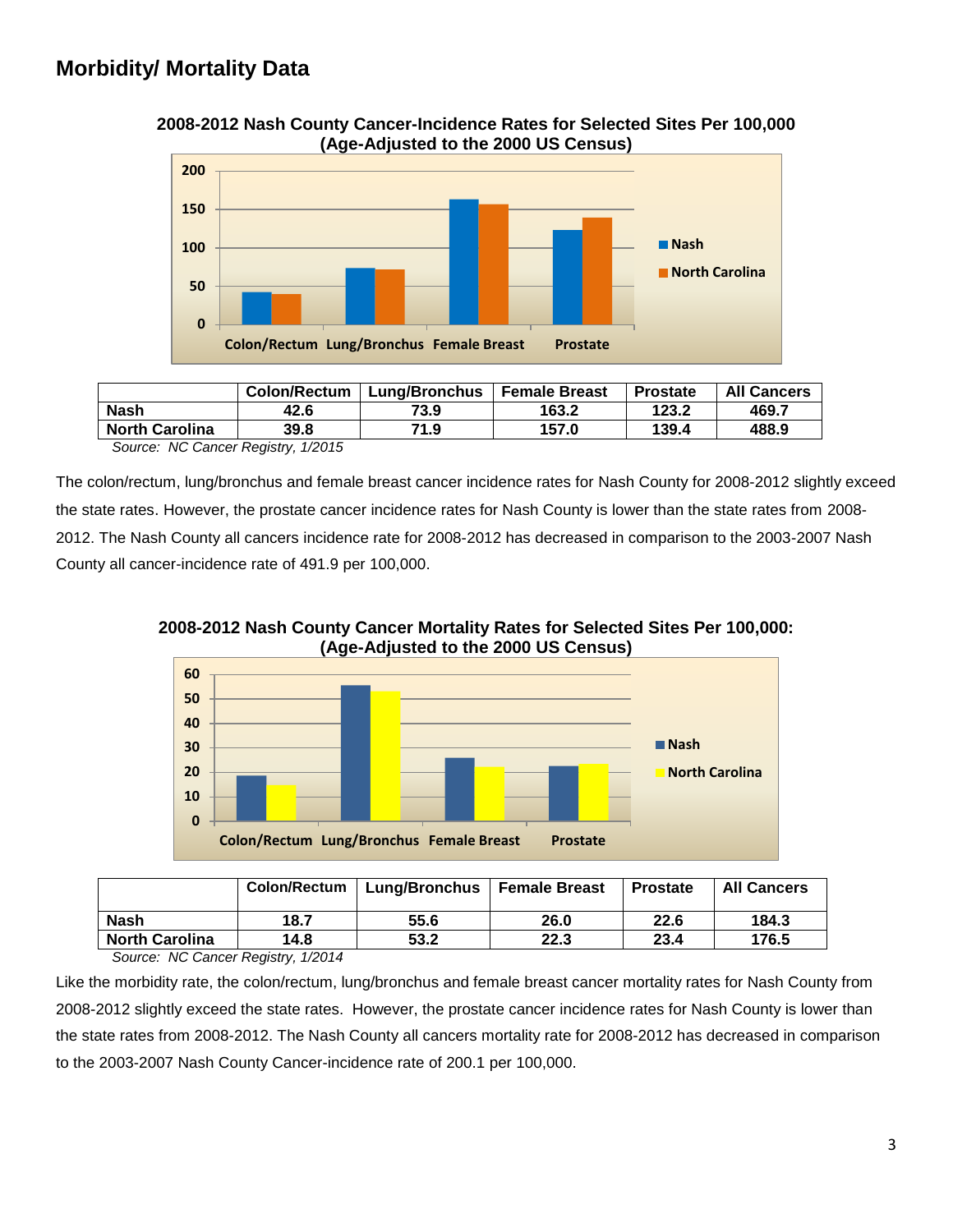

#### **2008-2012 Nash County Race/Ethnicity and Sex-Specific Age-Adjusted Death Rates Rates per 100,000 Population: 2000 US Population**

*Source: NC County Health Data Book-2014*

 *\*The American Indian, Hispanic and other races rates were unstable and have been suppressed.*

**African American Female 174.9 53.7 29.6 44.9**

According to the 2014 NC County Health Data Book, the heart disease death rates for White males are slightly higher than African American (A/A) males in Nash County. For other diseases such as stroke, diabetes and kidney disease, the death rates in Nash County for African American males are higher than White males. Also, the death rates for heart disease, stroke, diabetes and kidney disease in White females are lower than African American females in Nash County. In addition, males have a higher death rate for all the above diseases than females in Nash County.

#### **County Health Rankings**

The County Health Rankings, published annually by the Robert Wood Johnson Foundation, rank the health of nearly every county in the nation and help counties understand what influences how healthy residents are and how long they will live. The factors that influence those outcomes are health, poverty levels, the physical environment, and practiced health behaviors. In 2014, Nash County ranked 61 in overall health outcomes (1 is considered healthiest and 100, unhealthiest). In conclusion, it is for these reasons that Nash County is prioritizing chronic disease prevention and disease management in the coming years. NCHD continuously seeks funding sources to provide quality services to our residents.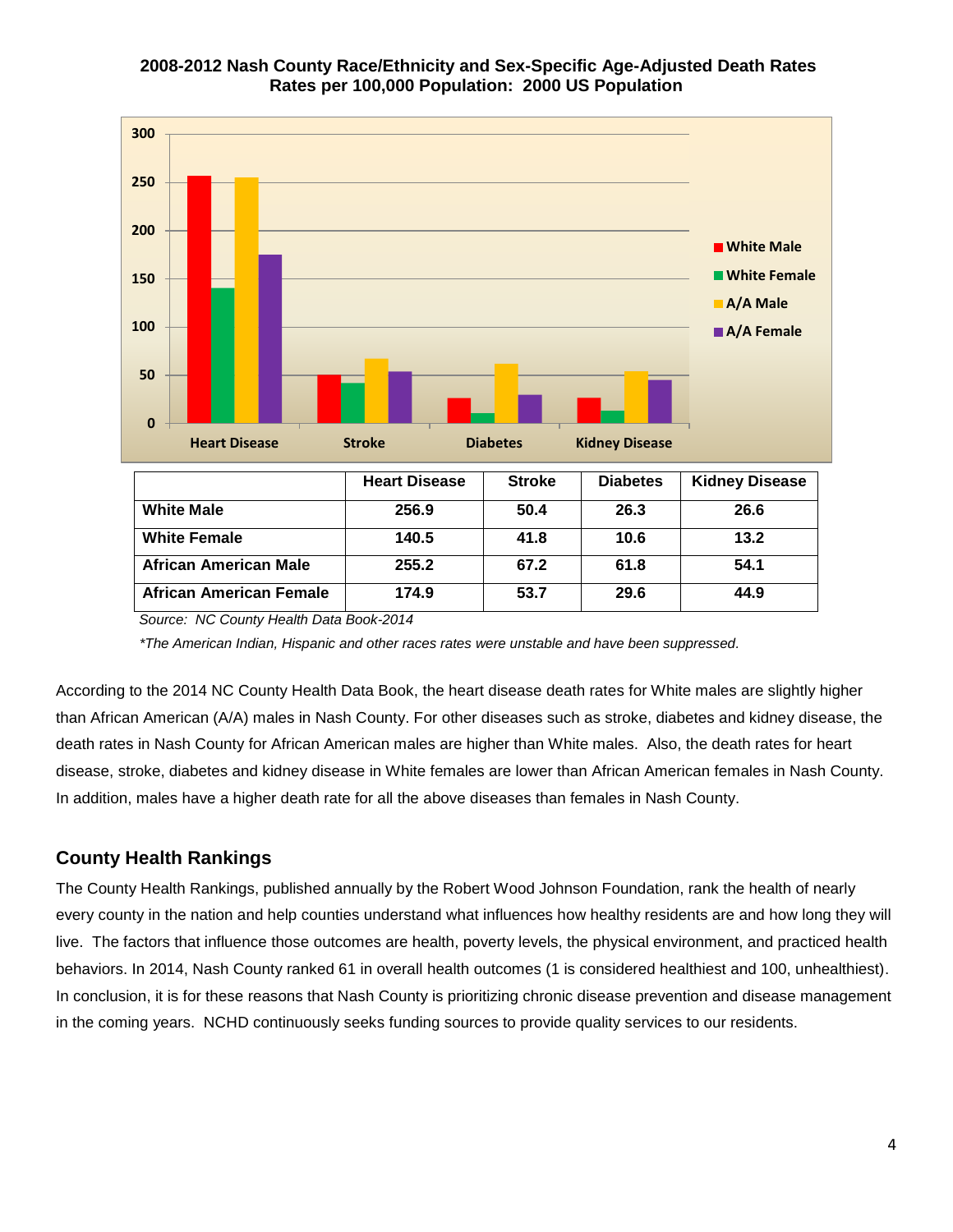# **Priority Areas**

In 2012, the Nash County Health Department (NCHD) and numerous community agencies partnered in participating in a unique Community Health Assessment process called Mobilizing for Action through Planning and Partnerships (MAPP). This model is a community-based framework for improving public health and helps communities review health status indicators, prioritize public health issues, identify resources and develop strategies for addressing priority issues. The result of this process was a set of three Community Health goals to be addressed from 2013-2016:

- **1.** All persons in Nash County have access to current health information about available education and services.
- **2.** Nash County citizens embrace healthy and active living.
- **3.** Community groups will be engaged and supported in implementing small-scale physical activity or nutrition projects for their community.

From these goals, action plans were developed around addressing the priority health issues of Diabetes and Nutrition. This report provides an update on progress made on these priority issues in 2014.

#### *Diabetes*

### **Objective: By December 1, 2016, Nash County aims to decrease the diabetes mortality rate to 25.0/100,000 or lower.**

- In 2014, NCHD held a total of ten diabetes community classes in churches, community centers and with civic organizations. In November 2014, NCHD collaborated with the Rocky Mount Opportunities Industrialization Center (OIC) Community Health Education Center (CHEC) on their World Diabetes Day event.
- In July 2014, NCHD received funding through Vidant Health Foundation to conduct Living Healthy with Diabetes Diabetes Self-Management Program for uninsured and underinsured residents. The program is designed to help individuals with diabetes to manage their chronic condition through learned skill and applied tools. In the fall of 2014, NCHD hosted an abbreviated Diabetes Self-Management class with Gold Valley Church of God of Prophecy for Middlesex/Bailey residents. By the end of the program, the participants learned healthy eating guidelines, exercise tips, techniques to deal with problems, management of medications skills, and tips on making informed treatment decisions. The next upcoming diabetes class will be held on Tuesdays, starting January 20, 2015 to February 24, 2015 at the Rocky Mount Senior Center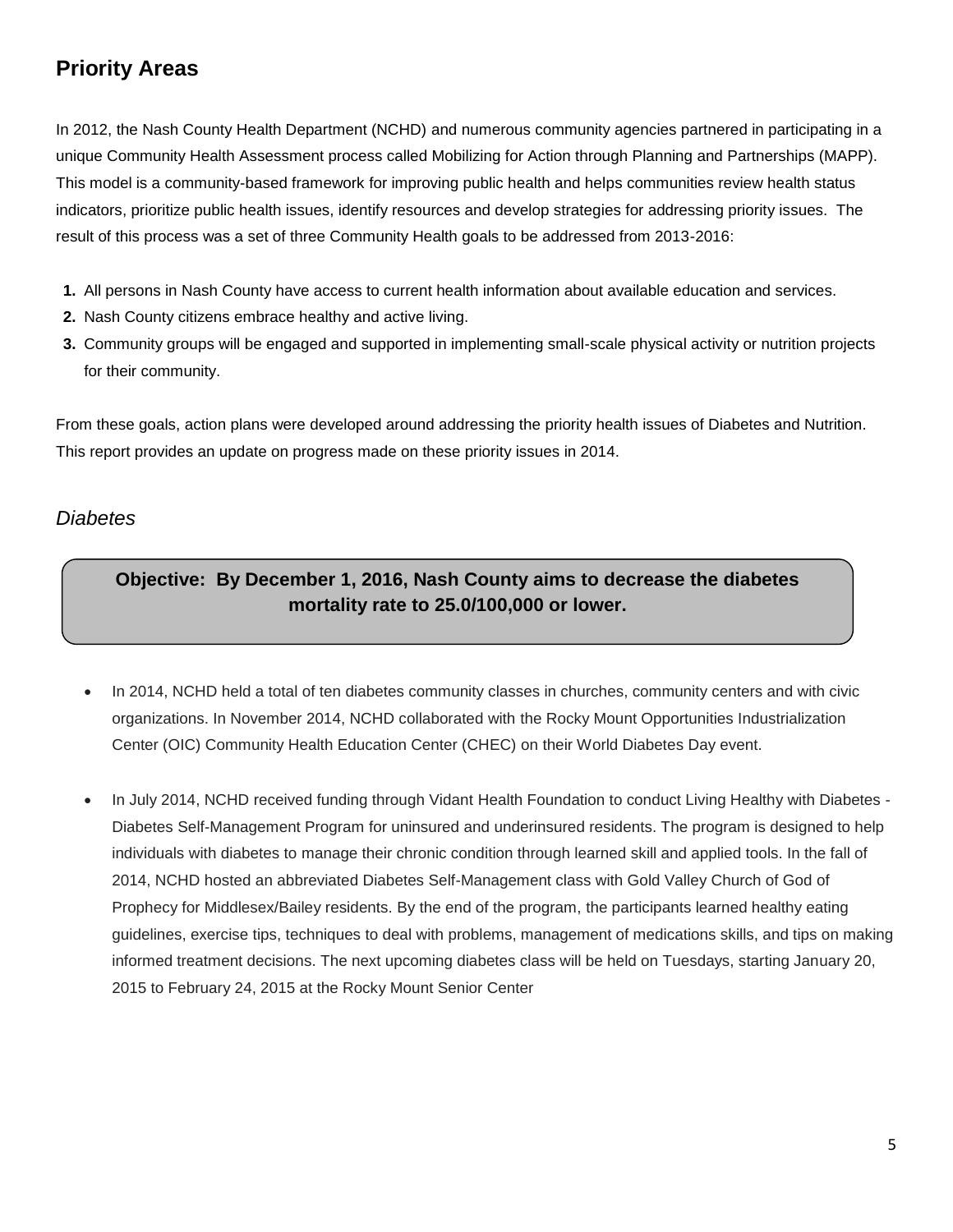## **Objective: By December 1, 2016, Nash County aims to demonstrate a 5% increase (from 23.3% to 24.5%) in the number of children (ages 0-17) who eat 3 or more servings of vegetables and/or fruits per day.**

#### *Medical Nutrition Therapy*

 NCHD continues to offer clinic-based Medical Nutrition Therapy to Nash County residents and the city of Rocky Mount. This service is designed to develop a healthy lifestyle plan through comprehensive nutrition counseling. Counseling is provided by a registered dietitian (RD). At least 25 services were provided from July 2013 to June 2014.

#### *Nutrition and Physical Activity Self-Assessment for Child Care (NAPSACC)*

 The Nutrition and Physical Activity Self-Assessment for Child Care (NAP SACC) program has worked with early care and education programs to set preschool children on a lifelong path to healthy eating and activity. NCHD has partnered with Down East Partnership for Children (DEPC) to work with childcare and Head Start Centers in Nash and Edgecombe Counties. From July 2013 to June 2014, a total of 11 centers completed their pre/post assessments, developed action plans, and have received professional development in the areas of nutrition and physical activity.

#### *Healthy Kids Collaborative (HKC)*

- The Healthy Kids Collaborative (HKC) is a two-county initiative based at DEPC and funded with Kate B. Reynolds, Robert Wood Johnson, and Smart Start Funds. Members of HKC include representation from all levels of government, nonprofits, private businesses, and community advocates. The mission of HKC is to reduce the obesity rate of children ages 2-4 in Nash and Edgecombe counties. This community effort is done through low-tono cost activities such as working on policy and practice changes that benefit the community as a whole. The HKC has identified 5 sub-groups: medical, outdoor learning environments, child care, physical activity and nutrition policy, and family engagement.
- Future advocacy efforts will focus on acceptance of supplemental nutrition assistance program (SNAP) benefits at local farmers' market as well as the increased utilization of the Women, Infants, and Children (WIC) Farmers' Market Nutrition Program. Also, HKC supports the role of physicians and other medical professionals in preventing obesity and improving literacy. One method is through the formation of the Childhood Obesity Prevention Toolkit. The toolkit gives medical providers information to share with families on fast food, Healthy Family food policies, Healthy Kids/Healthy Plates, and local resources at well-child visits.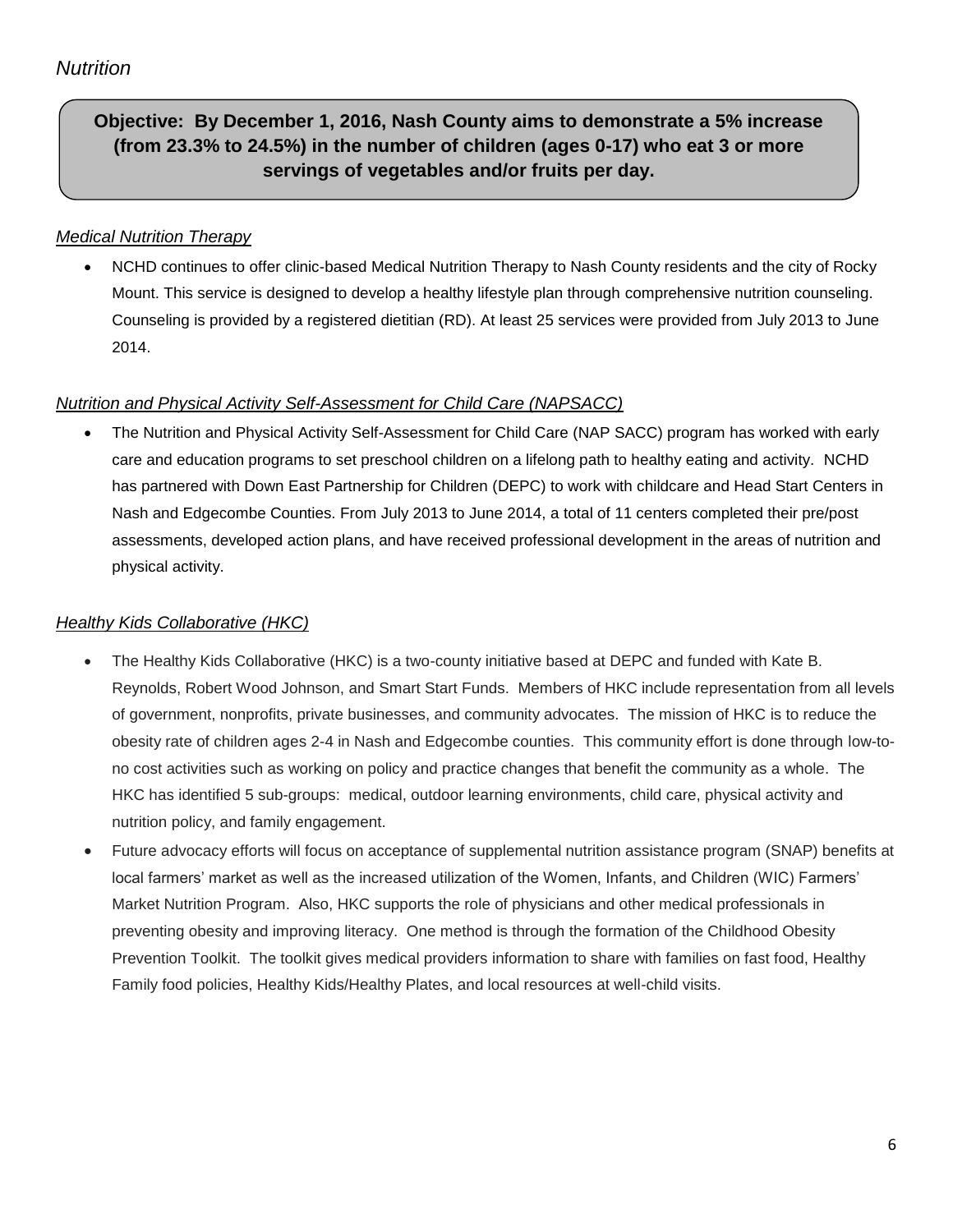#### *Community Transformation Grant Project (CTG)*

 The North Carolina Community Transformation Grant (CTG) Project was an initiative funded by the Centers for Disease Control and Prevention (CDC) to support evidence-based public health efforts to prevent chronic diseases. The project focused on four strategic directions: healthy eating, active living, tobacco-free living, and evidence-based clinical preventive services. Under the CTG project, NC was divided into ten multi-county regions. Region 7 encompassed the following counties: Franklin, Granville, Halifax, Johnston, Nash, Vance, Warren, and Wilson; Johnston County was the lead agency. This project was funded from March 1, 2012 until September 30, 2014. In 2014, Nash County promoted the Rocky Mount Farmers Market and supported the revitalization of the Spring Hope Farmers Market. Also, NCHD conducted a taste testing event in the summer at the Rocky Mount Farmers Market.



 Some CTG funding was used to update the Nash County Parks and Recreation Comprehensive Master Plan. This plan include an addition of a community park, district park, 2-3 neighborhood parks, greenways, bikeways, and waterways. This ten year plan was presented at the November 2014 Nash County Board of County Commissioners meeting.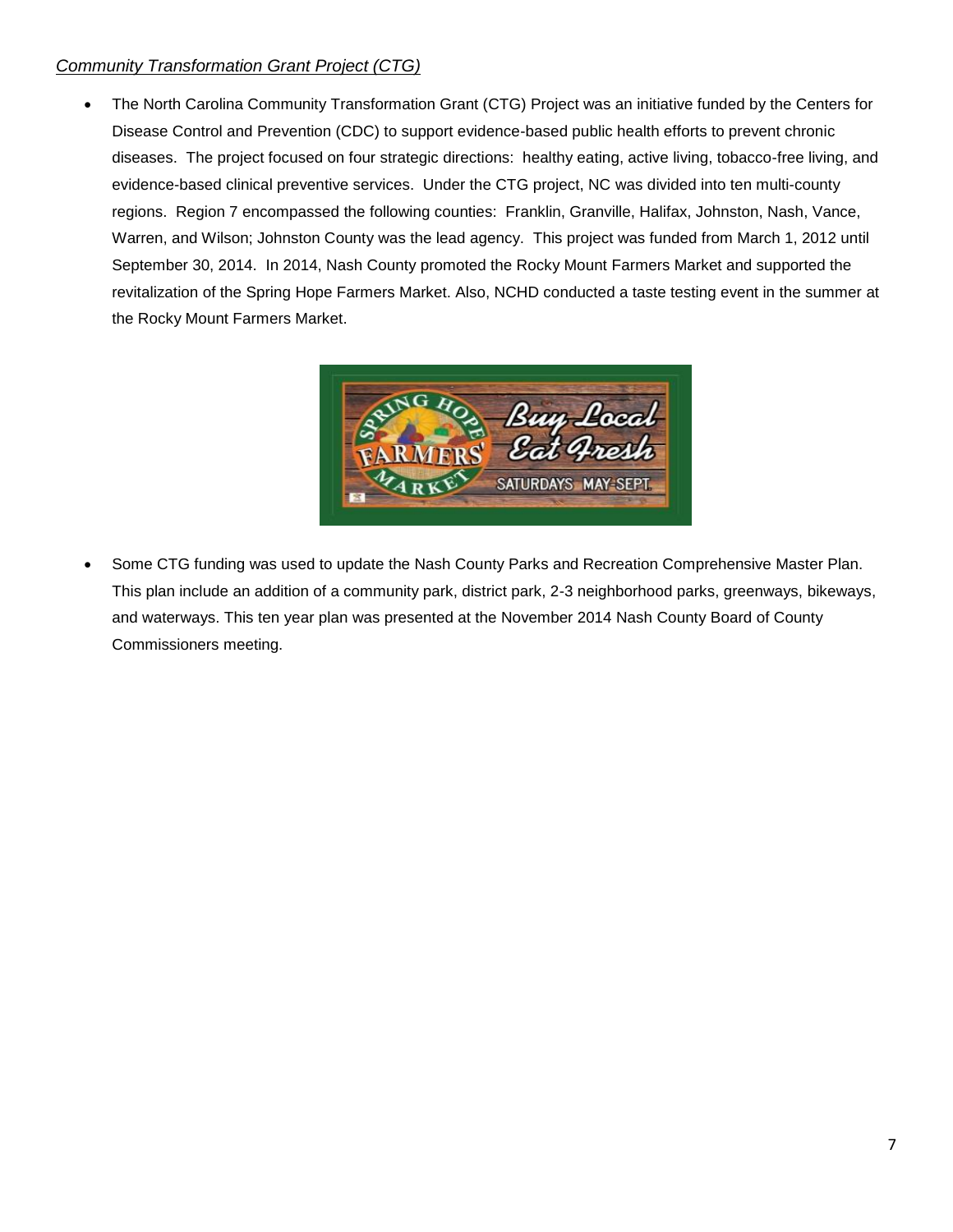## **New and Emerging Issues**

#### *SC2 Initiative*

- The White House Council on Strong Cities, Strong Communities (SC2) initiative is a new approach to economic development support at the federal level that combines funding and hands-on technical assistance services for distressed communities across the country. SC2 allows federal teams to work side-by-side with community leaders and provide them with technical assistance they need to execute their community development strategies. In April 2014, Rocky Mount, NC was named as a participating community for this innovative federal program.
- The SC2 focal points identified from the Twin County Vision and Strategic Plan: Growing the regional food economy, Increasing job creation and talent development opportunities, and Improving the quality of life in underserved neighborhoods. In the first six months, SC2 helped convene two community stakeholder meetings to develop a work stream for each focus area. Also, The SC2 team connected Rocky Mount to an Environmental Protection Agency (EPA) planning grant to develop a rails-to-trails/complete streets project, the Monk to Mill Trail, that will connect the Train Station, Douglas Block, Imperial Center, Farmers Market, Library, BrewMill and city parks. The City of Rocky Mount has also been awarded a USDA *Local Foods, Local Places* grant to develop an action plan and identify resources to support ag-related business development in the region.

#### *Ebola*

 Ebola, previously known as Ebola hemorrhagic fever, is a rare and deadly disease caused by infection with one of the Ebola virus strains. Ebola can cause disease in humans and nonhuman primates (monkeys, gorillas, and chimpanzees). Ebola viruses are found in several African countries. Ebola was first discovered in 1976 near the Ebola River in what is now the Democratic Republic of the Congo. Since then, outbreaks have appeared sporadically in Africa.



 The first case of Ebola in the United States was confirmed on September 30, 2014. The NC Division of Health and Human Services has met with various agencies across the state to provide guidance and assistance for a potential Ebola outbreak. On the local level, a full scale Ebola exercise was conducted on December 2, 2014. The participating agencies were NCHD, Nash County Emergency Management, Nash County 911 Communications, Nash Health Care and LifeCare Hospital. The purpose of the drill was to prepare the public safety responses to persons suspected to be infected with the Ebola virus. Specific things being tested included exercising written protocols, donning and doffing (taking on and off) the brightly colored personal protective equipment, transferring patients via EMS to Nash General Hospital, the hospital's preparation for receiving the patient, exposure investigation of close contacts by the health department, and public information management.